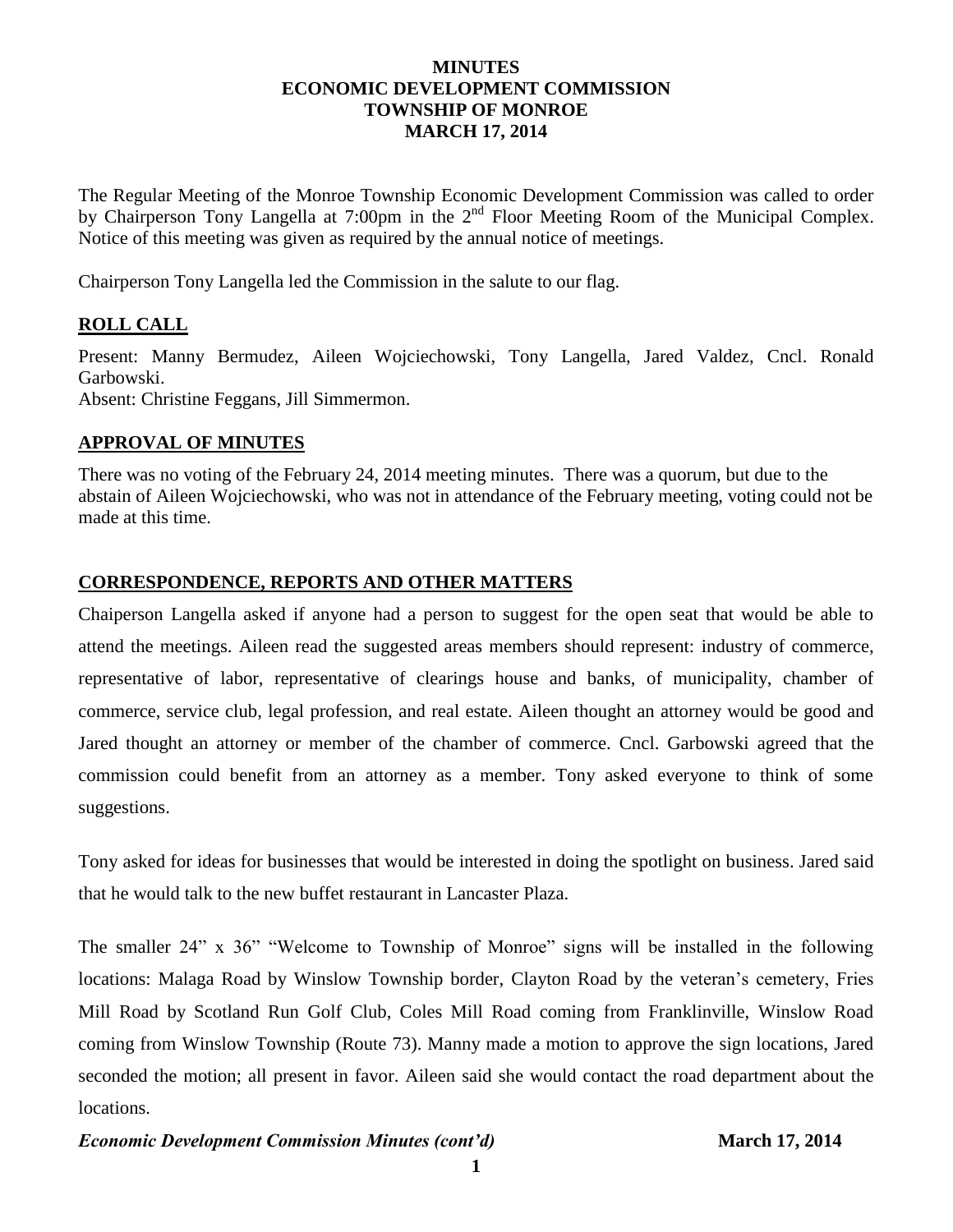## **CORRESPONDENCE, REPORTS AND OTHER MATTERS** (cont'd)

Tony said that Chuck Earling was in favor of the video project and Cncl. Garbowski said that he talked to George Caruso, the School Board President, and he was also in favor of the video. Mike Spano said that they didn't have all the equipment but could use equipment from the high school and he was also in favor of it. He also said that he wanted to develop a video department in the middle school level.

Jared read a report that Mike Moto sent in from the Planning Board meeting. The meeting lasted 35 minutes and consisted of an application from Joseph M. Smart and a minor subdivision application from Edward F. Coon. Tony said he thought it would be a good idea to attend the Planning and Zoning Board meetings to keep up to date. Cncl. Garbowski suggested getting the Agenda ahead of time and if it there wasn't anything on the agenda to just review the minutes. Manny agreed that reviewing the minutes would be just as beneficial.

Carmine will be coming to the council meeting on March  $24<sup>th</sup>$  to present the tax card to the Council. Tony said he spoke with a lady in Glassboro and they are ready to launch in Glassboro they just need a sponsor. Tony also talked to the county about the annual mailing of the taxes to see if we could add the card to the annual mailing. He was waiting on further information about the exact weight. Jared asked if he should contact any media about Carmine coming to present the tax card program. Jared is going to send an email to the Commission reminding them about the presentation, which will be at the work session March  $24<sup>th</sup>$ at 7pm.

Tony brought up an electric program where the township purchases electricity and then supplies the residents. Cncl. Garbowski said they presented to council a month prior and they were denied, due to terms of the agreement.

Tony asked Cncl. Garbowski what happened to the Plain Dealer paper, he said that the company who published it went under. Tony asked the commission what they thought about getting a paper for the town together. Cncl. Garbowksi said that he felt most people went online. Manny said that he went online for his news.

Manny showed the commission an example of the presentation paperwork that he had drawn up for the potential sponsors. They are going to wait to finish it until after the presentation to council about the tax card program

#### **Economic Development Commission Minutes** *(cont'd)* **March 17, 2014**